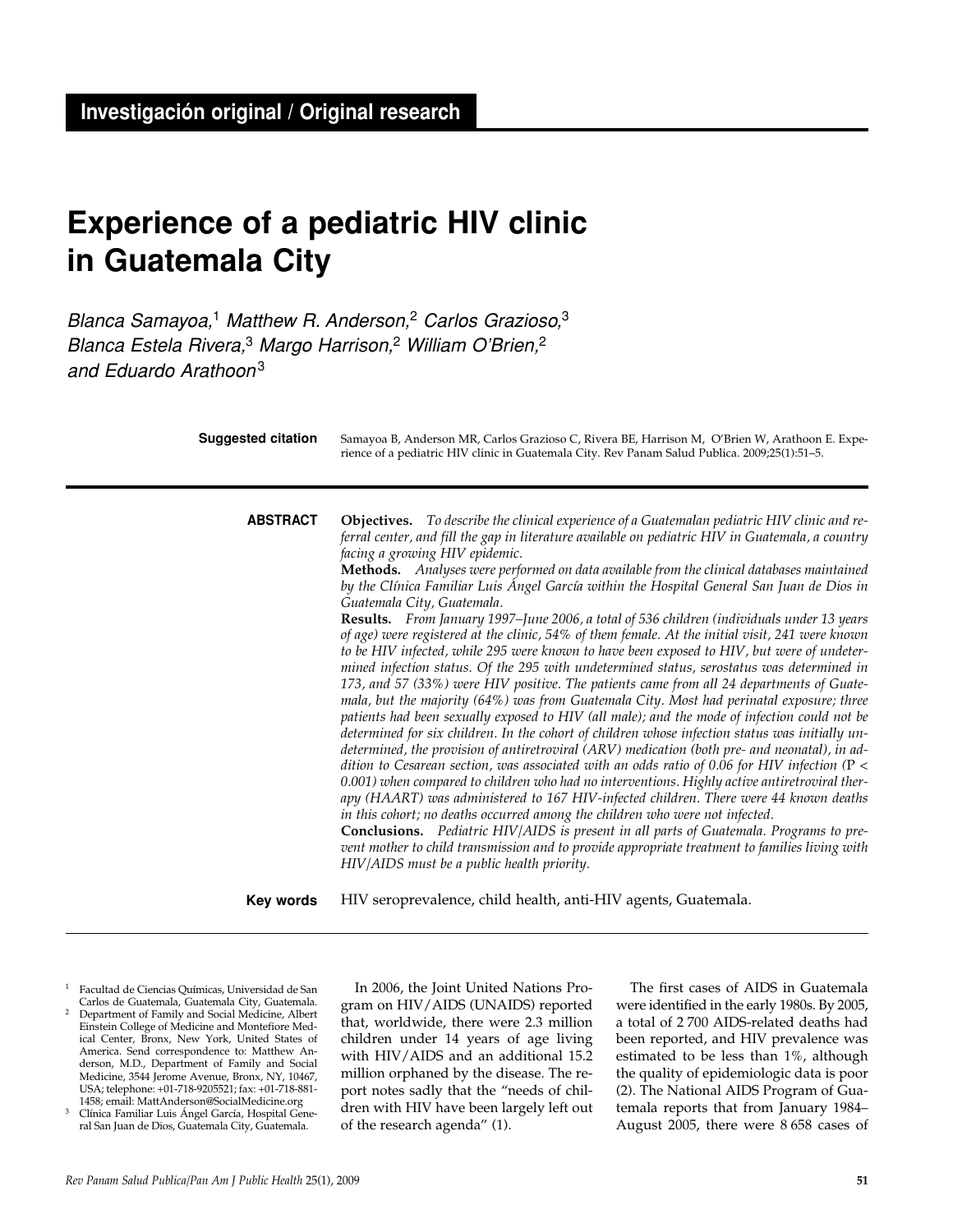AIDS, 513 (5.5%) of which occurred in children 14 years of age or younger.<sup>4</sup> The National Program does not keep data on persons with HIV infection *per se* and reliable estimates of HIV prevalence among children in Guatemala do not exist. In the late 1990s, Guatemala's two national hospitals, the Hospital General San Juan de Dios and the Hospital Roosevelt, opened HIV/AIDS clinics. However, most women in Guatemala do not receive routine prenatal care, and thus are not tested for HIV. In 2005, a national program to prevent mother-to-child transmission was begun, but it reaches only a small proportion of pregnant women.

This paper describes the experience of one of the two national HIV reference clinics, the Clínica Familiar Luis Ángel García (hereafter "Clínica Familiar"), located within the Hospital General San Juan de Dios (hereafter "Hospital General"). Our purpose is to compile and disseminate data regarding pediatric HIV in Guatemala.

### **MATERIALS AND METHODS**

The Clínica Familiar has been in operation since 1988 (3). It is managed by the Asociación de Salud Integral (Comprehensive Health Association), a Guatemalan non-governmental organization that has received funding and support from the Hospital General, foundations, international aid agencies, and private donors.

A clinical session dedicated to pediatrics was opened at the Clínica Familiar in 1997, under the direction of a one of the authors (CG), a specialist in pediatric infectious diseases. This was the first site to provide comprehensive HIV/AIDS care for children in Guatemala. In addition to caring for patients with HIV infection, the Clínica Familiar serves as a reference center for children with perinatal exposure to HIV, routinely following these cases until the child reaches 18 months of age when a definitive infection status can be determined.

The pediatrics session was initially available one day a week, but now functions five mornings a week. Children with identified or suspected HIV infection are referred to the Clínica Familiar's pediatric unit through a variety of sources and from throughout the country, as well as by the Hospital General and those whose parents are HIV-infected.

Free antiretroviral (ARV) treatment has been available to children at the Clínica Familiar since the late 1990s. It was initially provided through a medication recycling program, HIV Medicines for Guatemala,<sup>5</sup> whereby unused HIV medication was obtained from infectious disease clinics in the United States of America and transported free of charge to Guatemala by volunteers. The clinic's policy was to give pediatric patients first priority when distributing the medication. Since 2001, the National AIDS Program of Guatemala has been supplying medications. In all, 167 children have received ARV in the Clínica Familiar.

### **Patient population**

All children seen at the Clínica Familiar in January 1997–July 2006 are included in the study. Children were defined as individuals up to 13 years of age. HIV infection was diagnosed by two positive, highly-sensitive enzyme-linked immunosorbent assays and/or the presence of AIDS defining illness.

At their initial visit, children were placed into one of two groups, either HIV-exposed infants whose final serostatus was undetermined ("infection status undetermined") or children in whom HIV infection was confirmed ("HIVinfected"). Those infants whose infection status was initially undetermined were followed by the clinic until 18 months of age when a definitive infection status could be determined.

### **Data collection**

In 2000, HIV counselors and clinicians began using standardized forms to collect demographics and laboratory data for each child; this data was regularly entered into an Epi-Info database. For years prior to 2000, demographic data is more limited and was gathered from patient roster sheets maintained by the clinic staff. Because this data was not collected in a systematic fashion, these patients were not included in assessing clinical outcomes following ARV therapy or in looking at the efficacy of maternal ARV interventions on limiting vertical transmission.

#### **Laboratory tests**

Chemistry panels, radiological procedures, and ELISA tests were performed at the Hospital General's Central Laboratory. CD4 and viral load testing were done at various commercial labs when funds were available.

### **Statistical analysis**

The data was maintained in Epi-Info version 3.2.2. Analyses were done with both Epi-Info (Centers for Disease Control and Prevention, Atlanta, Georgia, United States) and SPSS 13.0 (SPSS Inc., Chicago, Illinois, United States).

## **Ethics**

The analysis and publication of this data was approved by the Hospital General San Juan de Dios Ethics Committee and by the Institutional Review Board at Montefiore Medical Center, Bronx, New York, United States.

### **RESULTS**

### **Patient population**

From January 1997–July 2006, a total of 536 patients under 14 years of age were seen by the Clínica Familiar's pediatric HIV unit. At the initial visit, 241 had known HIV infection, and 295 had been exposed in utero, but had undetermined infection status. By 1 August 2006, of the 295 with undetermined infection status, 57 had been found to be HIV-infected; 51 were lost to follow-up; 71 were still pending final serostatus; and 116 were HIV-negative. Thus, of the 536 patients, the clinic saw 298 HIV-infected children, 116 HIV-negative children, and 122 children whose serostatus remained undetermined (Table 1). The number of new cases seen at the Clínica Familiar remained stable from 2003–2005, reflecting the opening of two new pediatric HIV clinics (Hospital Roosevelt, Guatemala City; Hospital Nacional, Puerto Barrios).

Table 2 presents basic demographic data at the time of registration for both those with undetermined infection status

<sup>4</sup> National Program on AIDS, Ministry of Health, Guatemala. Unpublished Report. Guatemala City; 2006.

<sup>5</sup> Muralles D, De La Rosa E, Paz-Garcia L, Latham B, Anderson M, Arathoon E, et al. HIV meds for Guatemala program, an alternative of medicament access for PLWA (People Living with HIV/AIDS) in a developing country. The XIV International AIDS Conference, Barcelona, Spain, Abstract no. F12266. 2002.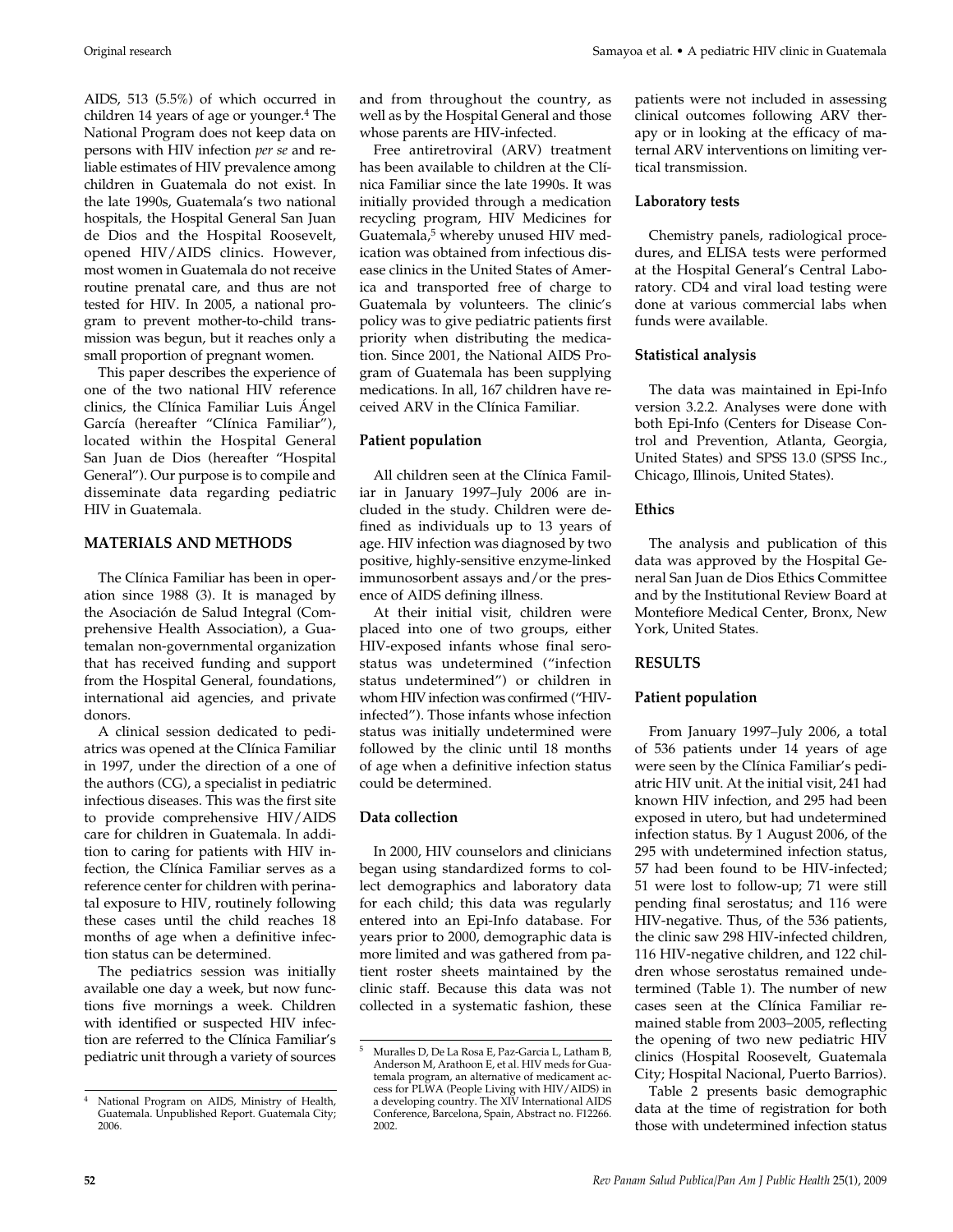#### **TABLE 1. HIV infection status of new patients at initial visit and after testing, Clínica Familiar Luis Ángel García, Hospital General San Juan de Dios, Guatemala, January 1997–June 2006**

| Year              |     | Undetermined at initial visit |                        |         |                                 | Total           | Total                  |
|-------------------|-----|-------------------------------|------------------------|---------|---------------------------------|-----------------|------------------------|
|                   | All | HIV non-<br>infected          | <b>HIV</b><br>infected | Unknown | infected<br>at initial<br>visit | new<br>patients | <b>HIV</b><br>infected |
| 1997              | 13  | 5                             | 4                      | 4       |                                 | 20              | 11                     |
| 1998              | 15  | 9                             | 0                      | 6       | 15                              | 30              | 15                     |
| 1999              | 22  | 8                             | 4                      | 10      | 22                              | 44              | 26                     |
| 2000              | 27  | 12                            | 15                     | 0       | 14                              | 41              | 29                     |
| 2001              | 42  | 25                            | 16                     |         | 28                              | 70              | 44                     |
| 2002              | 36  | 28                            |                        |         | 35                              | 71              | 42                     |
| 2003              | 23  | 11                            | 4                      | 8       | 46                              | 69              | 50                     |
| 2004              | 37  | 10                            | 7                      | 20      | 36                              | 73              | 43                     |
| 2005              | 44  | 8                             | N                      | 36      | 28                              | 72              | 28                     |
| 2006 <sup>a</sup> | 36  | ი                             | O                      | 36      | 10                              | 46              | 10                     |
| Total             | 295 | 116                           | 57                     | 122     | 241                             | 536             | 298                    |

<sup>a</sup> First six months of the year.

**TABLE 2. Demographic data on all patients and on those with undetermined infection status at admission to Clínica Familiar Luis Ángel García, Hospital General San Juan de Dios, Guatemala, January 1997–August 2006**

|                                   |                                   | Infection status at initial visit     | All patients with<br>undetermined infection status |                                          |
|-----------------------------------|-----------------------------------|---------------------------------------|----------------------------------------------------|------------------------------------------|
| Characteristic                    | <b>HIV</b> infection<br>uncertain | Known<br>to be<br><b>HIV</b> infected | Determined<br>to be HIV-<br>negative $(\%)$        | Determined<br>to be HIV-<br>positive (%) |
| Totals                            | 295                               | 241                                   | 116                                                | 57                                       |
| Mean age at initial visit (years) | 0.29                              | 3.35                                  | 0.28                                               | 0.48                                     |
| Gender                            | $n = 286$                         | $n = 233$                             | $n = 113$                                          | $n = 55$                                 |
| Male                              | 150 (52.4)                        | 102 (43.8)                            | 55 (48.7)                                          | 37 (67.3)                                |
| Female                            | 136 (47.6)                        | 131 (56.2)                            | 58 (51.3)                                          | 18 (32.7)                                |
| Form of exposure or transmission  | $n = 243$                         | $n = 197$                             | $n = 94$                                           | $n = 49$                                 |
| Perinatal                         | 243 (100)                         | 188 (95.4)                            | 94 (100)                                           | 49 (100)                                 |
| Sexual                            | 0                                 | 3(1.5)                                | 0                                                  | 0                                        |
| Transfusion                       | O                                 | 0                                     | 0                                                  | 0                                        |
| Unknown                           | ŋ                                 | 6(3.0)                                | 0                                                  | $\mathbf{0}$                             |
| Living situation                  | $n = 155$                         | $n = 189$                             | $n = 84$                                           | $n = 48$                                 |
| Both parents                      | 78 (50.3)                         | 57 (30.2)                             | 43 (51.2)                                          | 19 (39.6)                                |
| Mother alone                      | 40 (25.8)                         | 42 (22.2)                             | 25(29.8)                                           | 8(16.7)                                  |
| Father alone                      | 1(0.6)                            | 6(3.2)                                | 0                                                  | 1(2.1)                                   |
| Grandparents                      | 2(1.3)                            | 24 (12.7)                             | 1(1.2)                                             | 1(2.1)                                   |
| Other family                      | 5(3.2)                            | 22(11.6)                              | 2(2.4)                                             | 3(6.3)                                   |
| Orphanage                         | 29 (18.7)                         | 38(20.1)                              | 13 (15.5)                                          | 16 (33.3)                                |

and those known to be infected. Children with undetermined infection status had a mean age of approximately 3.5 months; the mean for children with known infection was approximately 3.3 years. Most patients had been exposed perinatally; however, three male children had been exposed sexually.

Among those HIV-infected children for whom housing information was available (237), only 32% (76) were living with both parents; 23% (54) were in orphanages and 21% (50) were living with a single mother. Forty-four HIVinfected patients were known to have

died by the end of the study period. There were no known deaths among the 116 children who were determined to be HIV negative.

Among the 241 children who entered the clinic with known infection status, 154 were still being followed at the end of the study period, 29 had died, and 58 had been lost to follow-up. By the end of the study period, of the 295 children who had entered the clinic with undetermined infection status, 116 had been discharged as HIV-negative; 15 of the 57 HIV-infected children had died; and 122 had been lost to follow-up.

All Guatemala's 22 geographic departments were represented in the study population (Figure 1), with the majority of cases (63.6%) originating around the capital city in Guatemala State. Patients were also seen from the neighboring countries of El Salvador and Honduras.

## **Provision of ARV therapy**

During the study period, 167 children received ARV in the clinic. The most common regimens employed were the following triple therapies: (a) Zidovudine, Lamivudine, and Efavirenz (39% of patients); (b) Zidovudine, Lamivudine, and Nelfinavir (17%); (c) Stavudine, Lamivudine, and Nelfinavir (10%); (d) Zidovudine, Didanosine, and Nelfinavir (8%); (e) Zidovudine, Didanosine, and Efavirenz (4%); (f) Didanosine, Stavudine, and Nelfinavir (4%); and (g) Lamivudine, Stavudine, Efavirenz (4%). The variety of medication regimens reflected the fact that the clinic made use of donated drugs.

Figure 2 shows paired pre- and post-CD4 levels for 130 children in whom at least two CD4 tests were run. Mean CD4 increased by 240 ( $P < 0.01$ , paired t-test). Prior to ARV, 20% of the children had a CD4 of less than 200; after therapy this percentage was reduced to 8.3.

In 1998–2005, pregnant women being followed by the Clínica Familiar received government-supplied Zidovudine, administered using the ACTG 076 protocol (4). Since 2005, triple therapy with Lopinavir/ritonavir, Zidovudine, and Lamivudine is given to HIV-infected pregnant women; the child receives Zidovudine monotherapy. In cases where the mother has not received treatment, but the infant is diagnosed with HIV at birth, the child is given triple therapy (Lopinavir/ritonavir, Zidovudine, and Lamivudine).

### **Impact of prenatal and perinatal interventions on vertical transmission**

Information on prenatal and perinatal care received by the mother of each pediatric patient was available for 233 of the 293 children in whom infection status was not known initially; this information was obtained from the mothers. Three interventions for Prevention of Mother-to-Child Transmission (PMTCT) were evaluated: prenatal ARV therapy, delivery by cesarean section, and neonatal ARV therapy.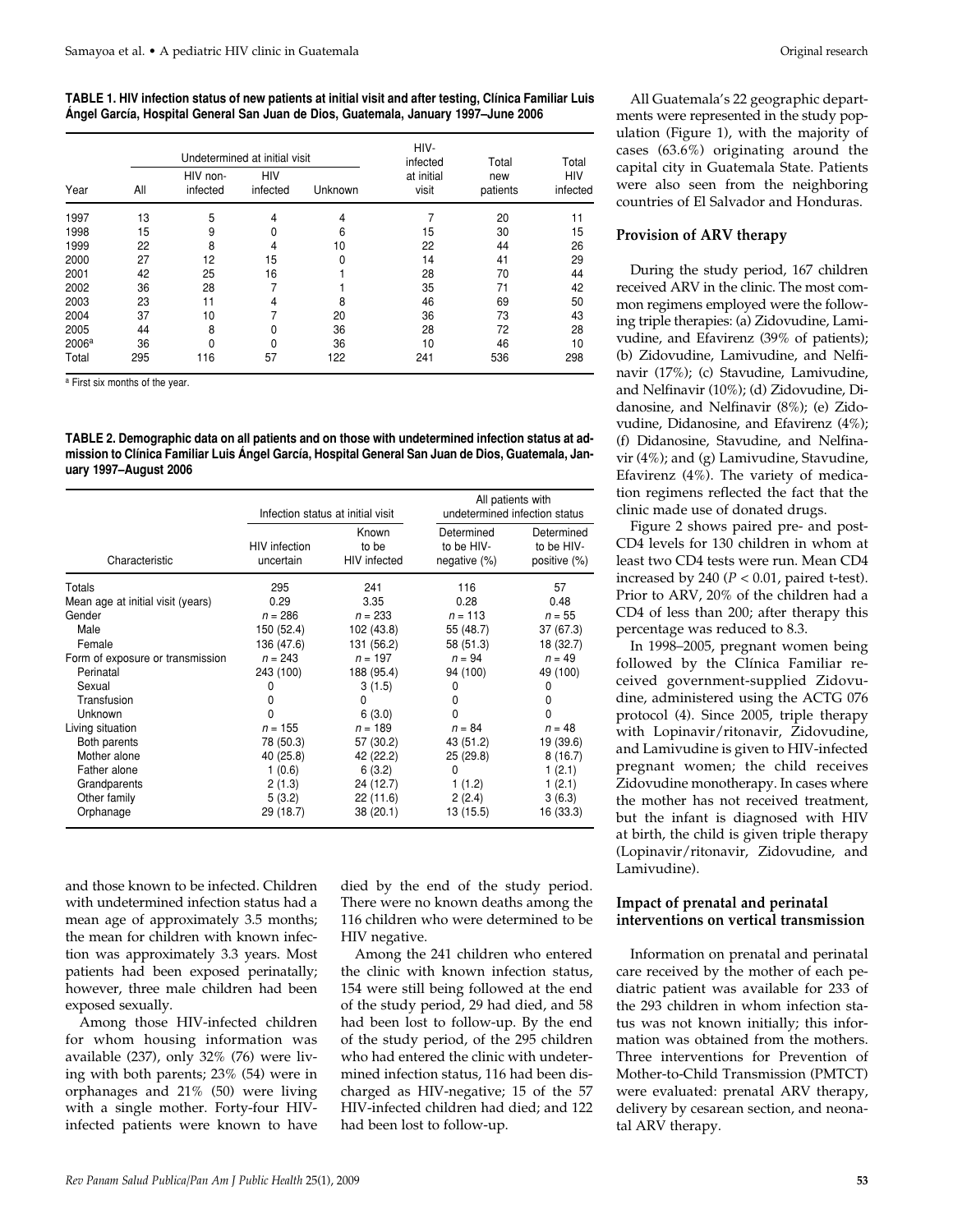**FIGURE 1. Place of birth, by department in Guatemala, for the patients new to the Clínica Familiar Luis Ángel García, Hospital General San Juan de Dios, Guatemala, January 1997–August 2006**







Of the 233 births, 60 (26%) had none of the three interventions, 46 (20%) involved one or two of the interventions, and 127 (55%) involved all three. Giving birth in Guatemala City was highly associated (*P* < 0.001, Pearson's Chi Square) with all three interventions; 108 of 168 (64%) of the women giving birth in Guatemala City had had all three interventions, as compared to only 19 of the 65

(29%) of those giving birth elsewhere in the country (Table 3).

Of this cohort of 233 births, a definitive diagnosis was available for 132 infants. Using the births with no interventions as a comparator, having one or two interventions was associated with an odds ratio (OR) of 0.29 (*P* = 0.02) and having had all three interventions was associated with an OR of 0.06 (*P* < 0.001).

#### **DISCUSSION**

This paper provides the first published description of pediatric HIV in Guatemala. The broad geographic distribution of patients attending the Clínica Familiar provides evidence that HIV infection, while centered in Guatemala City, is established throughout the country. Our data suggest that prenatal ARV therapy and Cesarean sections are useful in preventing mother-to-child HIV transmission, but may not be easily available outside of Guatemala City. This is hardly surprising, but provides local data to support rapid implementation of PMTCT programs throughout the country.

Our data is limited by the fact that it was drawn from a referral population. In most areas of Guatemala, HIV testing is not available, so most cases are probably not diagnosed. Thus, our population is not broadly representative of the state of HIV infection among children in Guatemala. We drew our data from clinical records and the clinic does not have enough resources to do follow-up and verification. Approximately 10% of the population was lost to follow-up with respect to serostatus. We suspect that many more deaths occurred among the study's population, than were reported to the clinic. In addition, we have only the most limited data regarding illnesses in this cohort.

Despite these limitations, we feel that the Clínica Familiar's experience illustrates the urgent need to introduce PMTCT programs, following recommended international guidelines, throughout Guatemala (5). The use of antiretroviral therapy, the avoidance of breast feeding, and elective Cesarean sections have virtually eliminated MTCT of HIV in developed countries (6). In Guatemala, however, several major hurdles impede the provision of these services and access to prenatal care is far from universal. The WHO Reproductive Health Database estimates that in Guatemala, 14% of women receive no prenatal care and only 68% receive four or more visits (1998–1999); only 41.4% of births are attended by skilled health care personnel (2002) (7). For those patients who do receive prenatal care, access to PMTCT programs is very limited. It has only been in the past 2–3 years that PMTCT programs, supported by the Global Fund, have been fully operational in the capital city's two national hos-